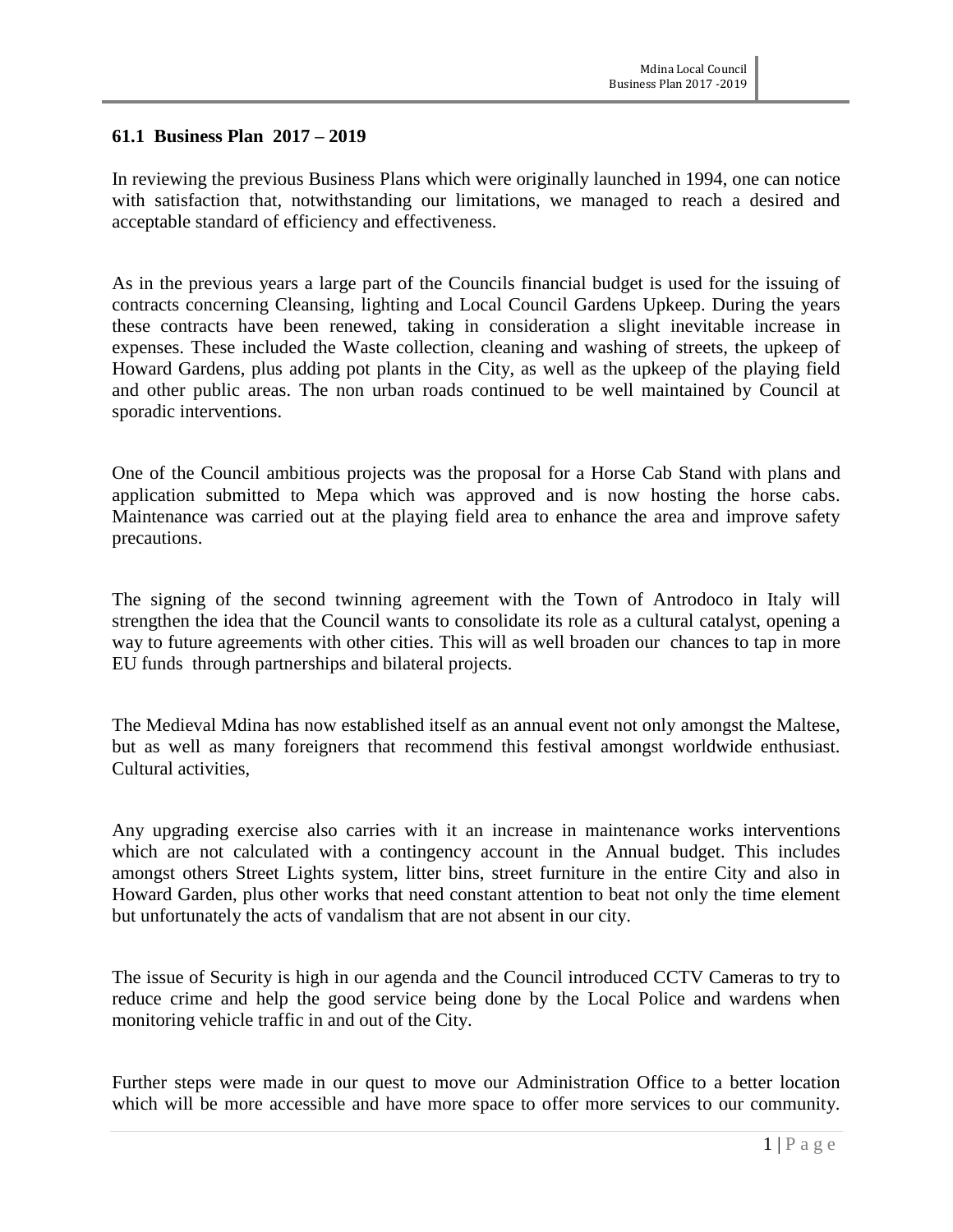With a clear vision of a better location, improving services, longer opening hours and a more efficient staff team that continuously assist residents when they require any services from the Council.

Interventions by the Central Government, especially the intensive works of restorations on the bastions, are not only helping to preserve the heritage of Mdina, but as well highlighting its architectonic beauty.

In reviewing our Business Plan we feel we've reached satisfactory results, and although our operation is limited by various factors, amongst which our biggest hurdle is a financial one, we were able to score a good number of our goals. This was the result of full cooperation from all the stakeholders, of all Councillors, and all staff, whilst encourages us to even work harder in the coming years.

IFFIRMATA Peter Sant Manduca Mayor

**2.1 Mission Statement Review Business Plan 2017 - 2019** 

To aim at an effective local government through the continuous development of our infrastructure and services provided to best meet the needs of the residents and the business sectors of our community while continuously emphasising operational excellence by utilising to the most our financial and human resources

To preserve and restore the city's identity, by acting as an effective watchdog on all aspects of the environment, with special attention to the characteristics of this medieval city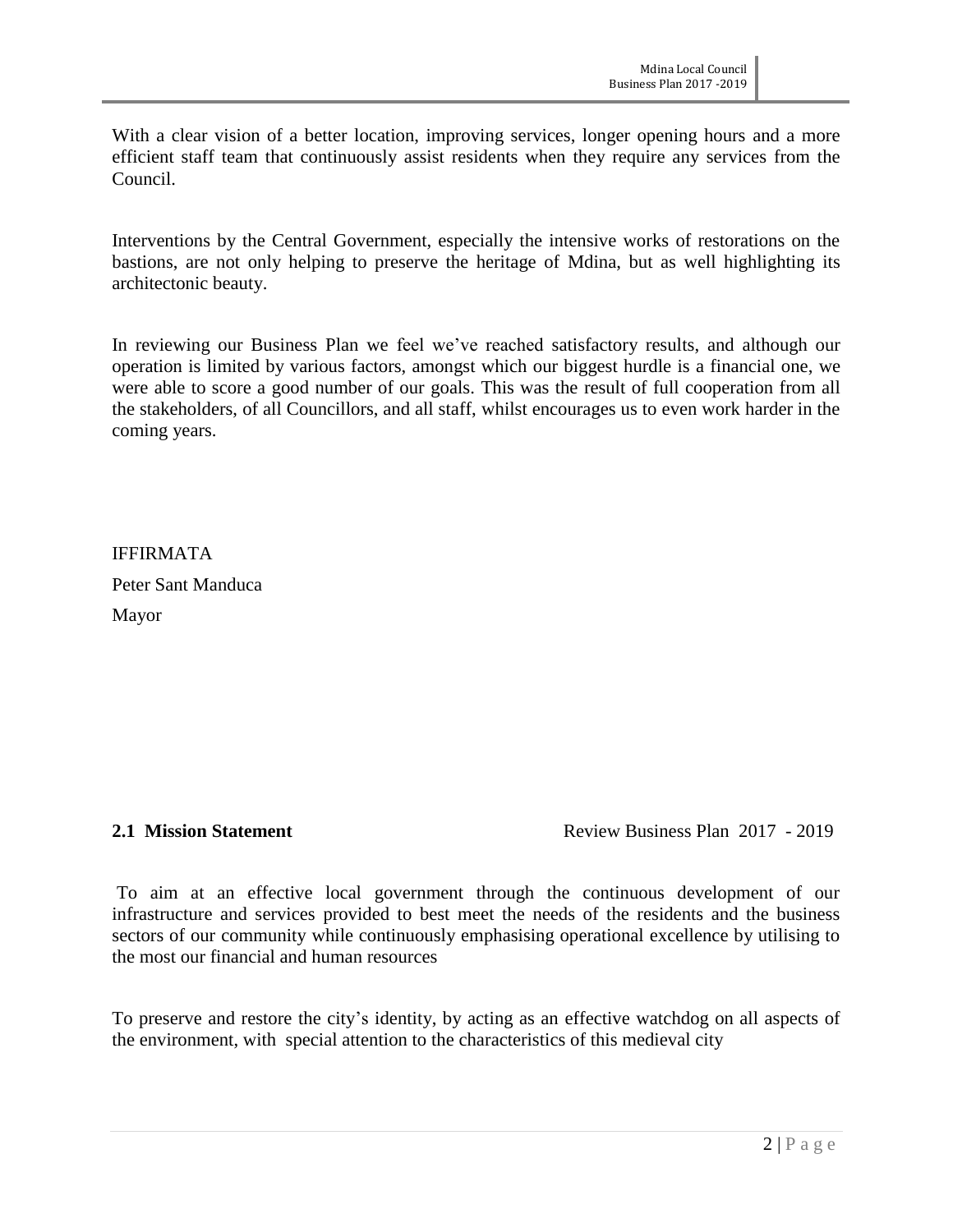# **2.2 Values**

The Mdina Local Council cherishes the following values

- Respect for the cultural and environmental heritage of our community and the nation
- Objective to the needs, beliefs and aspiration of both residents and the business community
- Maximise the benefits towards our community while respecting the individual needs in specific sectors
- Maintain transparent and open administration based on dialogue and participation of the public where possible.

# **3.1 Short term objectives and expected results**

The Council will strive with its efforts to maintain and improve the standards that have been established during the years, including the cleanliness, better lighting, street furniture and, equipment as well as the level of service to the community.

The Council will continue to monitor and implement the necessary actions, through its contracted service providers, to assure that the city is kept in the highest standards of cleanliness, good lighting as well that the Gardens are kept to standard.

Through a continuous maintenance program the Council will assure that the equipment, street furniture and certain infrastructure are kept in good shape and eliminate any risks for those who make use of them.

Through a better management in issuing the access permits for vehicles , the Council , without impeding any undesired restriction to Residents , will be in a position to control better the number of vehicles circulating within Mdina

The Council will continue in its aim to tap EU funds for its activities and projects , and persist in finding partners for such aim. The Council will reactivate the talks with the Council of Antrodoco to sign a twinning agreement.

The Council recognises the need to keep on improving our services to residents and the business community that we offer from our Administration Office. Continue to organise Cultural and Social activities for our residents, offer a Cultural program throughout the year and seek partnership with other local and foreign organisation to boost the cultural aspects of our city.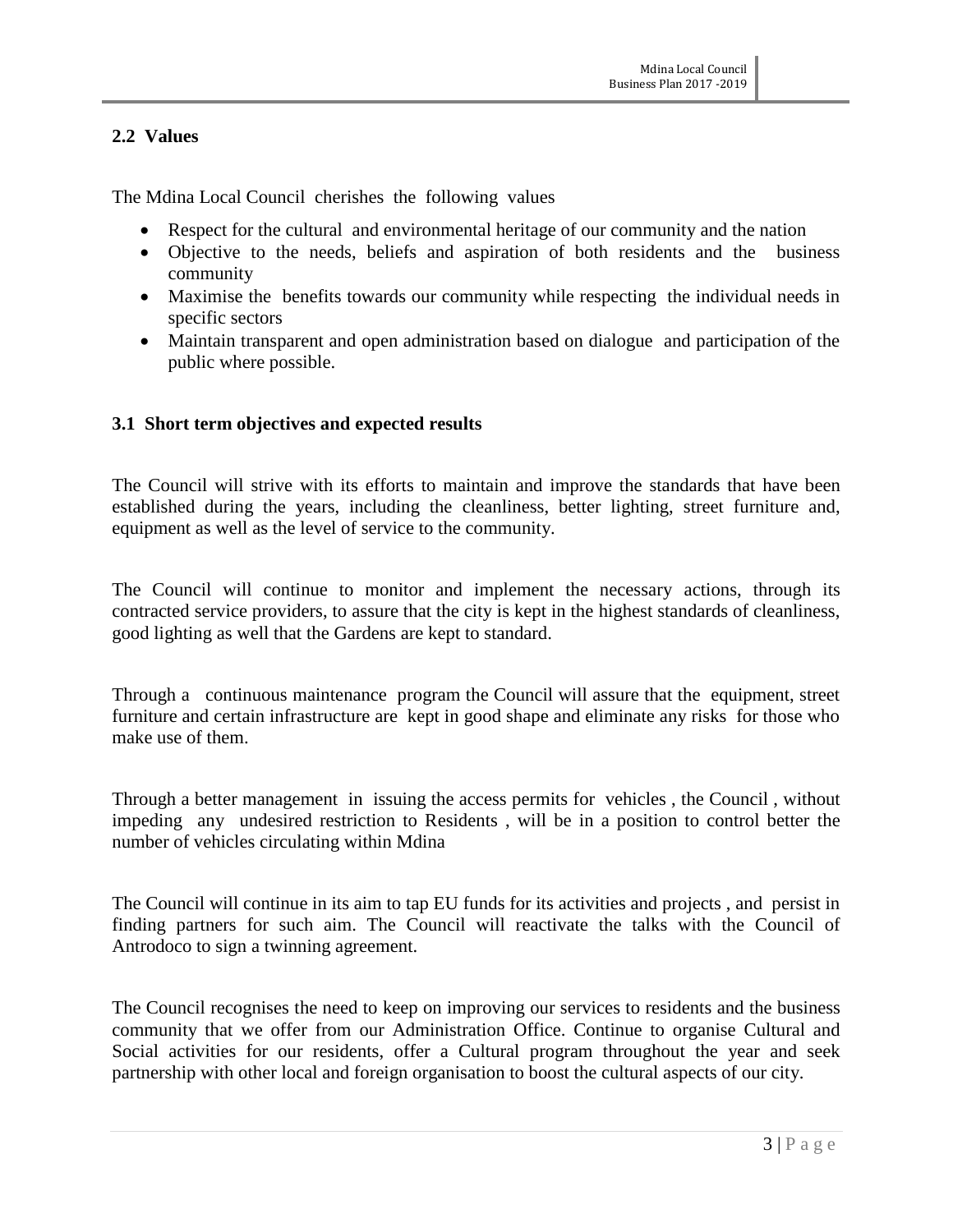# **3.2 Long Term objections and expected results**

Our perseverance with the Authorities to reallocate our Administration Office from the present location to Banca Guratale will continue to be on the Councils Agenda until we will reach this objective. Our insistence is based on the fact that such move will be beneficial to residents and the community since not only the accessibility will improve as we can use a ground floor office, but there will be more space to provide community services such as Library, day centre as well as improved office structures where individual meetings can be held.

### **4.1 Organisation**

The organisational structure of the Council did not evolve a lot since its initial year, mainly due to the size limitation. The Administrative office , is being run by a full time Executive Secretary and complimented by a Part Time Clerk. An IPSL employee is seconded with the Council. The Administration is supported by the service of an accountant.

The Policy making body remains the Council , which during its meetings, at least once a month, decide on various issues within the regulation imposed by the Local Councils Act and amendments.

The advantage of a relatively small community is that constant contact is kept with great part of the residents. This implies that the decisions taken are more than often the result of consultation with those mostly being effected by such decisions. This is one of the reasons that we do not have sub-commutes and no one from the Councillors assume any particular subject or responsibility , but it is shared amongst all the Councillors. Sub –committees are created on ad hoc basis.

### **5.1 General Activities**

Apart from the obligations imposed by the Councils Act , the Council every year is involved in various other activities, mainly organised by the Council , but there are some other activities that the Councils give its support.

The calendar activities include:

- Medieval Festival (April/May)
- B B Q (September)
- Mdina Day (December)
- Christmas Lunch (December)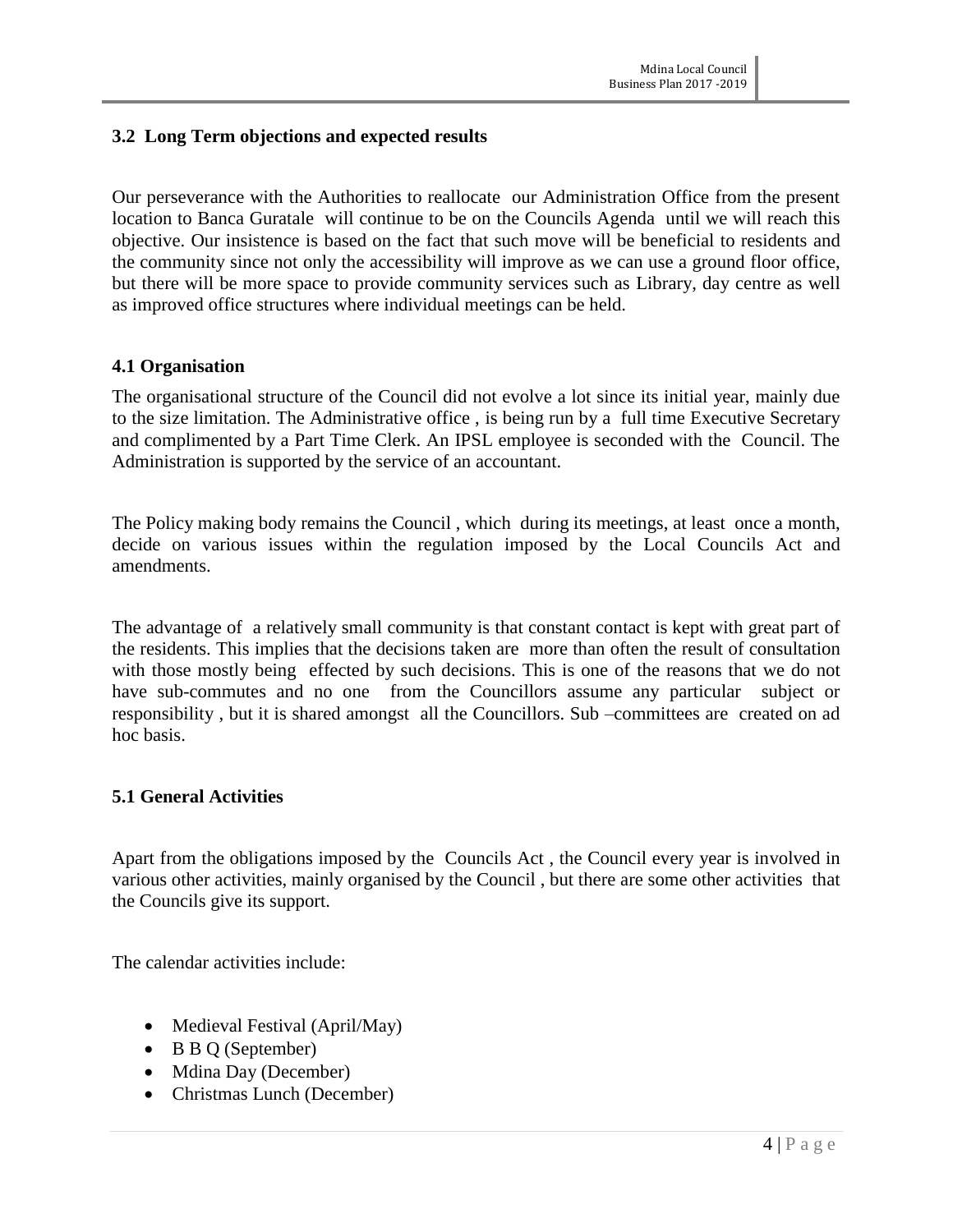• Town Crier (Bandu) (June)

The Council organise as well Cultural Outings for its residents , at least 1 every 2 month.

The fact that a number of dignities and VIPs visit Mdina , this impose on our Council the obligation to Host several personalities all year long.

The administration office handles all complaints, payments of Contraventions, Rents for Government properties as well as collects licence for Trade Department .The issuing of Access Passes for Vehicles in Mdina is as well handled by the Office.

The Council forms part of the North regional Committee. The implementation of the Local Enforcement System is and will be administered by these committees.

IFFIRMATA Mark Mallia Executive Secretary

.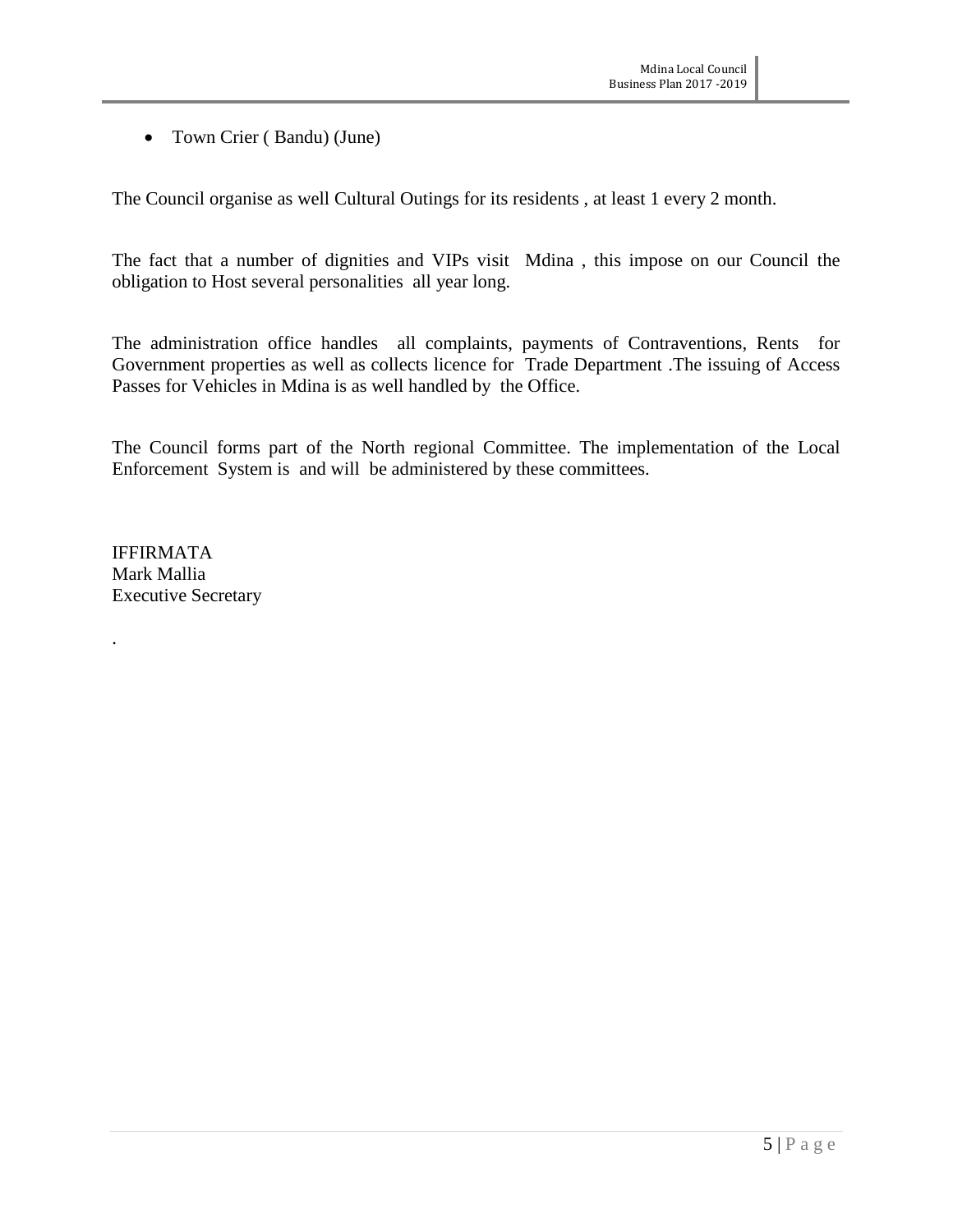# **Mdina Local Council 3-year Plan 2011-2014**

| <b>ACCT NO</b> | <b>DESCRIPTION</b>                       | 2017       | 2018       | 2019       | 2017-19    |
|----------------|------------------------------------------|------------|------------|------------|------------|
|                |                                          | €          | €          | €          | €          |
|                |                                          |            |            |            |            |
| $\mathbf{2}$   | <b>Income</b>                            |            |            |            |            |
| 0000           | Government                               |            |            |            |            |
| 0001           | Annual                                   | 230,489.00 | 204,142.00 | 214,330.00 | 648,961.00 |
| 0002           | Supplementary                            |            |            |            |            |
| 0003           | Special needs                            |            |            | 0.00       | 0.00       |
| 0004           | Public/government delegations            | 1,500.00   | 1,500.00   | 1,500.00   | 4,500.00   |
| 0005           | Other government income                  | 10,680.00  | 10,000.00  | 10,000.00  | 30,680.00  |
|                |                                          | 242,669.00 | 215,642.00 | 225,830.00 | 684,141.00 |
| 0020           | Bye-Laws                                 |            |            |            |            |
| 0021           | Community services                       | 10,000.00  | 10,000.00  | 10,000.00  | 3,000.00   |
| 0036           | Contravention of bye-laws                |            |            |            |            |
| 0038           | <b>Local Enforcement Income</b>          | 600.00     | 600.00     | 600.00     | 1,800.00   |
| 0056           | Sponsorships                             |            |            |            |            |
| 0066           | General                                  | 5,600.00   | 5,600.00   | 5,600.00   | 16,800.00  |
| 0067           | Documents/Tender Fees                    |            |            |            |            |
|                |                                          | 16,200.00  | 16,200.00  | 16,200.00  | 48,600.00  |
| 0090           | Investment                               |            |            |            |            |
| 0091           | <b>Bank interest on Current Accounts</b> |            |            |            |            |
| 0092           | Bank interest on Savings Accounts        |            |            |            |            |
| 0093           | Bank interest on Fixed deposits          |            |            |            |            |
| 0096           | Government securities                    |            |            |            |            |
|                |                                          |            |            |            |            |
| 0100           | General                                  |            |            |            |            |
| 0110           | Donations                                |            |            |            |            |
| 0120           | Contributions                            | 21,000.00  | 21,000.00  | 21,000.00  | 63,000.00  |
|                |                                          | 21,000.00  | 21,000.00  | 21,000.00  | 63,000.00  |

**TOTAL 279,869.00 252,842.00 263,030.00 795,741.00**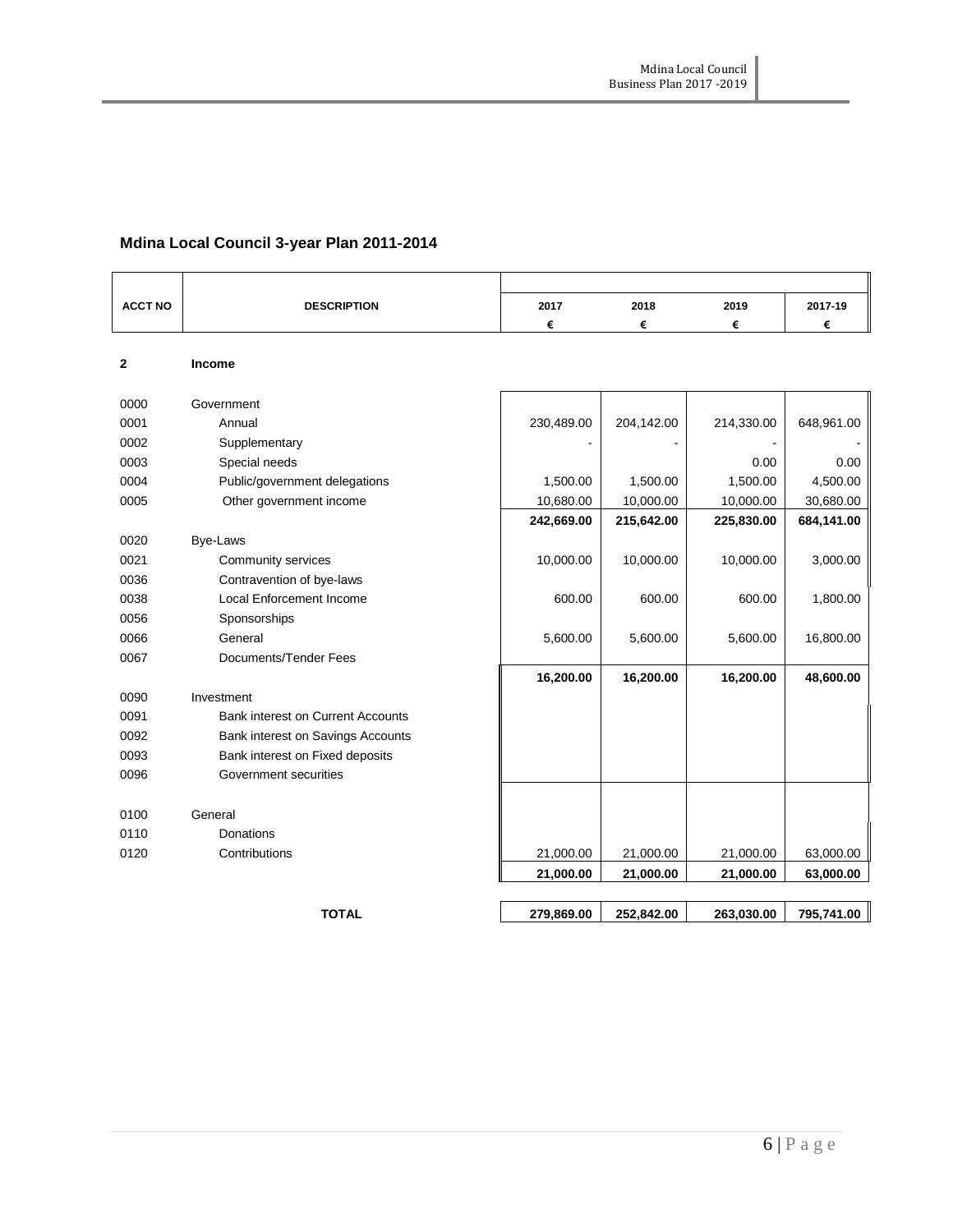# **2.3 Details of Expenditure**

| <b>ACCT NO</b> | <b>DESCRIPTION</b>                            | 2017       | 2018       | 2019       | 2017-19    |
|----------------|-----------------------------------------------|------------|------------|------------|------------|
|                |                                               | €          | €          | €          | €          |
| 1              | <b>Expenditure</b>                            |            |            |            |            |
|                | <b>Personal Emoluments</b>                    |            |            |            |            |
| 1100           | Mayor's allowance                             | 7,229.00   | 7,590.00   | 7.970.00   | 22,789.00  |
| 1200           | Employee salaries and wages                   | 34,981.00  | 36,730.00  | 38,566.00  | 110,277.00 |
| 1300           | <b>Bonuses</b>                                | 2,750.00   | 2,887.00   | 3,032.00   | 8,669.00   |
| 1400           | Income supplements                            |            |            |            |            |
| 1500           | <b>Social Security Contributions</b>          | 3,087.00   | 3,241.00   | 3,404.00   | 9,732.00   |
| 1600           | Allowances                                    | 6,400.00   | 6,400.00   | 6,400.00   | 19,200.00  |
| 1700           | Overtime                                      |            |            |            |            |
|                | <b>Operations and maintenance</b>             | 55,947.00  | 56,848.00  | 59,372.00  | 172,167.00 |
| 2100           | <b>Utilities</b>                              | 3,500.00   | 3,675.00   | 3,860.00   | 11,035.00  |
| 2200           | Materials and supplies                        | 5,000.00   | 5,250.00   | 5,515.00   | 15,765.00  |
| 2300           | Repair and upkeep                             | 13,000.00  | 13,650.00  | 14,335.00  | 40,985.00  |
| 2400           | Rent                                          | 5600.00    | 5,600.00   | 5,600.00   | 16,800.00  |
| 3020           | Lease of Equipment                            | 2,000.00   | 2,000.00   | 2,000.00   | 6,000.00   |
| 3030           | Insurance                                     | 3,000.00   | 3,000.00   | 3,000.00   | 9,000.00   |
| 3040           | <b>Waste Disposal</b>                         | 2,800.00   | 2,800.00   | 2,800.00   | 8,400.00   |
| 3041           | <b>Refuse Collection</b>                      | 22,930.00  | 22,930.00  | 22,930.00  | 68,790.00  |
| 3042           | <b>Bulky Refuse Collection</b>                | 600.00     | 600.00     | 600.00     | 1,800.00   |
| 3051           | Road and Street Cleaning                      | 35,000.00  | 35,000.00  | 35,000.00  | 105,000.00 |
| 3055           | <b>Cleaning of Council Premises</b>           | 918.00     | 1,000.00   | 1,000.00   | 2,918.00   |
| 3061           | Cleaning and Maintenance of Soft Areas        | 25,000.00  | 25,000.00  | 25,000.00  | 75,000.00  |
| 3100           | Contract and Project Management               | 1,908.00   | 2,000.00   | 2,000.00   | 5,908.00   |
| 3300           | Hospitality                                   | 24,000.00  | 24,000.00  | 24,000.00  | 72,000.00  |
| 3380           | Community                                     | 100.00     | 200.00     | 300.00     | 600.00     |
| 3600           | <b>Local Enforcement Expenses</b>             | 100.00     | 100.00     | 100.00     | 300.00     |
| 3800           | <b>Warden Services</b>                        | 1,000.00   | 1,100.00   | 1,200.00   | 3,300.00   |
|                |                                               | 146,636.00 | 147,905.00 | 149,240.00 | 443,781.00 |
|                | <b>Administration &amp; Other Expenditure</b> |            |            |            |            |
|                |                                               |            |            |            |            |
| 2150           | <b>Office Utilities</b>                       | 1,900.00   | 2,000.00   | 2,100.00   | 6,000.00   |
| 2500           | National & International memberships          | 240.00     | 240.00     | 240.00     | 720.00     |
| 2600           | <b>Office Services</b>                        | 3,000.00   | 3,200.00   | 3,500.00   | 9,700.00   |
| 2700           | Transport                                     | 150.00     | 150.00     | 150.00     | 450.00     |
| 2800           | Travel                                        | 500.00     | 500.00     | 500.00     | 1,500.00   |
| 2900           | <b>Information Services</b>                   | 300.00     | 400.00     | 500.00     | 1,200.00   |
| 3140           | <b>Professional Services</b>                  | 10,000.00  | 10,000.00  | 10,000.00  | 30,000.00  |
| 3345           | <b>Office Hospitality</b>                     | 100.00     | 200.00     | 300.00     | 600.00     |
| 3400           | Incidental Expenses                           | 500.00     | 500.00     | 500.00     | 1,500.00   |
|                |                                               | 16,690.00  | 17,190.00  | 17,790.00  | 51,670.00  |